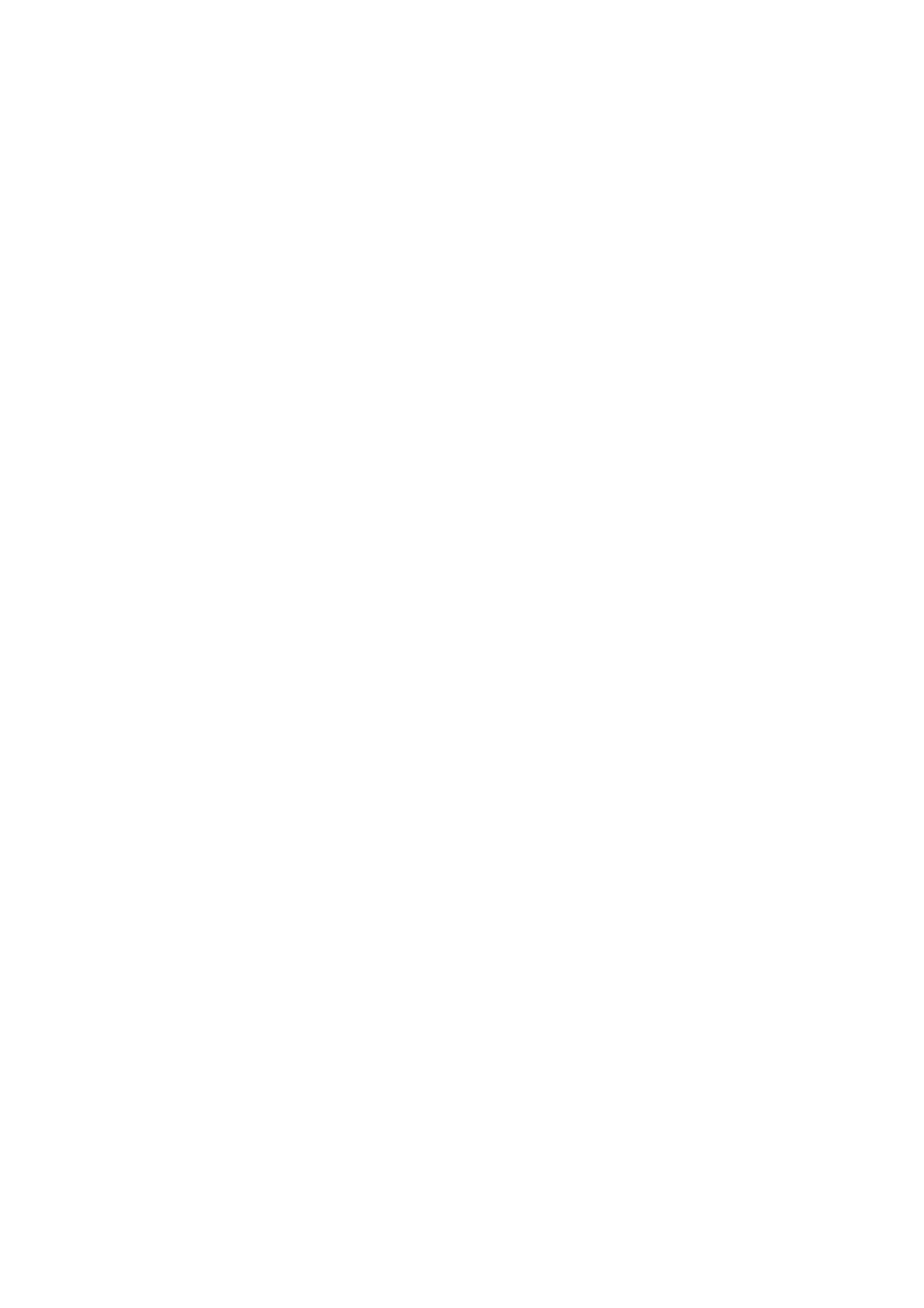Introduced by Mr A A Tink, MP First print



New South Wales

# **Crimes (Sentencing Procedure) Amendment (Gang Leaders) Bill 2006**

### **Contents**

|                                                     | Page |
|-----------------------------------------------------|------|
| Name of Act                                         |      |
| Commencement                                        | 2.   |
| Amendment of Crimes (Sentencing Procedure) Act 1999 |      |
| No 92                                               |      |
| Schedule 1 Amendment                                |      |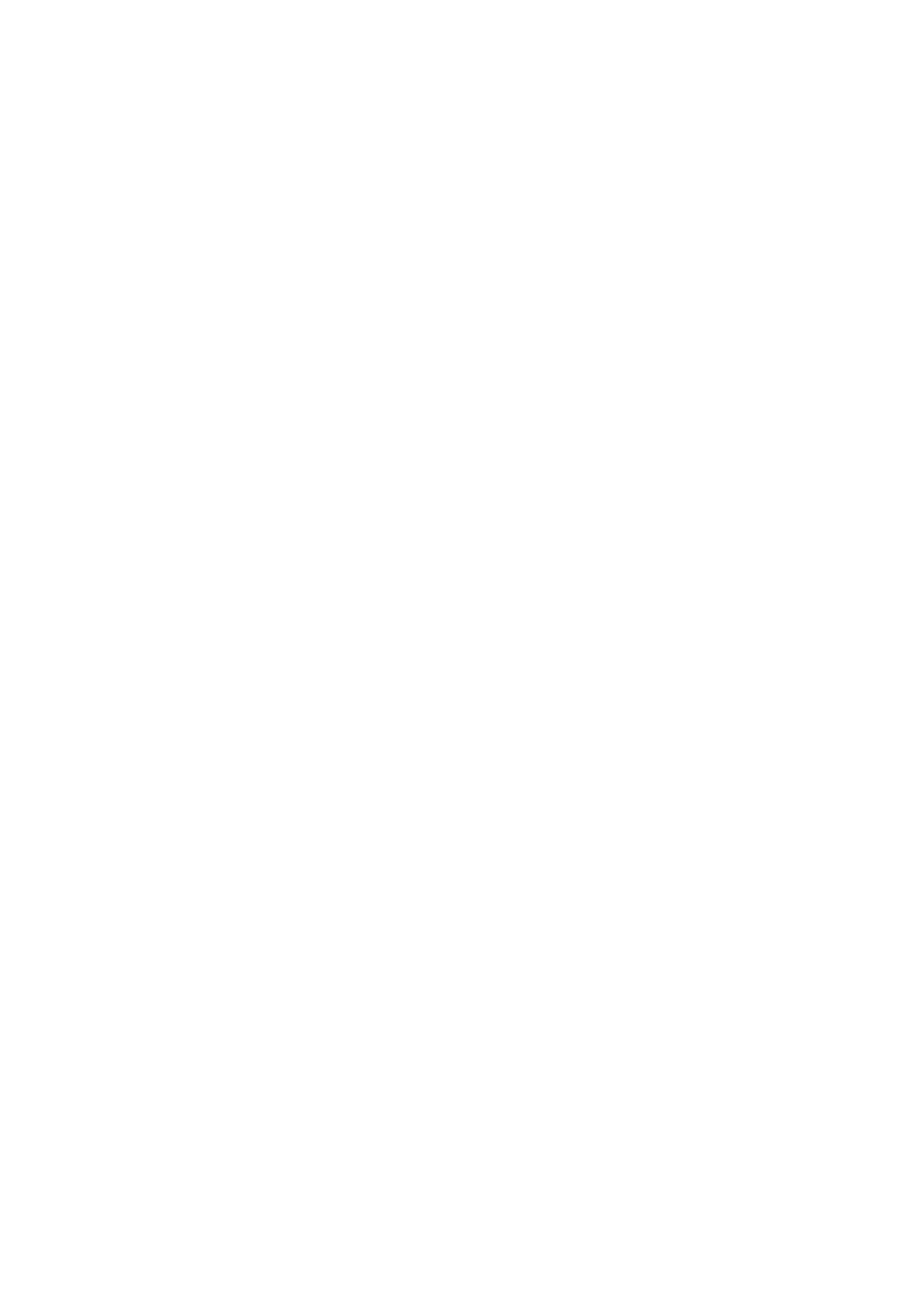

New South Wales

## **Crimes (Sentencing Procedure) Amendment (Gang Leaders) Bill 2006**

No , 2006

#### **A Bill for**

An Act to amend the *Crimes (Sentencing Procedure) Act 1999* to make leadership of a gang an aggravating factor in sentencing.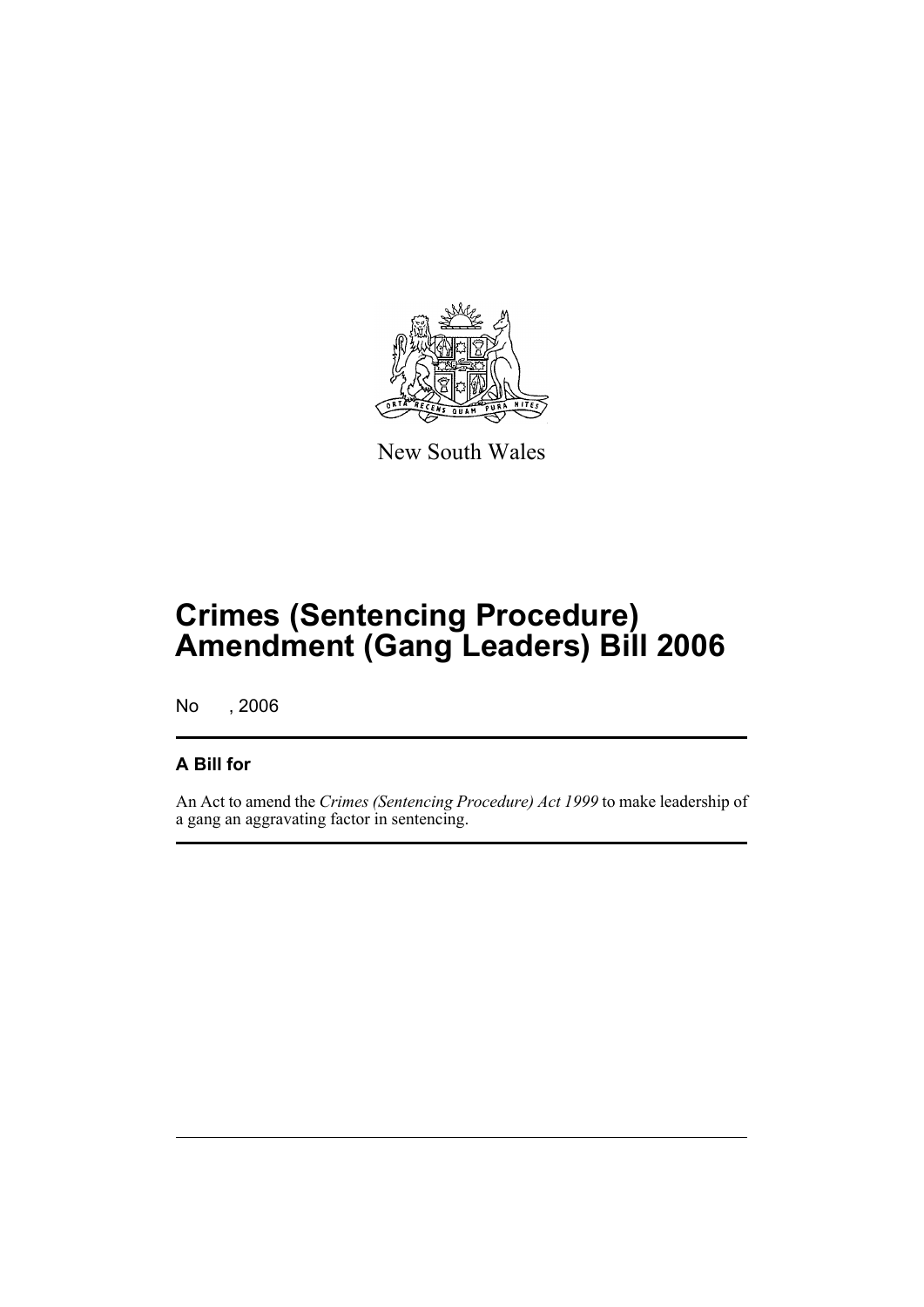<span id="page-5-2"></span><span id="page-5-1"></span><span id="page-5-0"></span>

|              | The Legislature of New South Wales enacts:                                          | 1                   |
|--------------|-------------------------------------------------------------------------------------|---------------------|
| 1            | Name of Act                                                                         | $\overline{2}$      |
|              | This Act is the Crimes (Sentencing Procedure) Amendment (Gang<br>Leaders) Act 2006. | 3<br>$\overline{4}$ |
| $\mathbf{2}$ | <b>Commencement</b>                                                                 | 5                   |
|              | This Act commences on the date of assent to this Act.                               | 6                   |
| 3            | Amendment of Crimes (Sentencing Procedure) Act 1999 No 92                           | 7                   |
|              | The Crimes (Sentencing Procedure) Act 1999 is amended as set out in<br>Schedule 1.  | 8<br>9              |